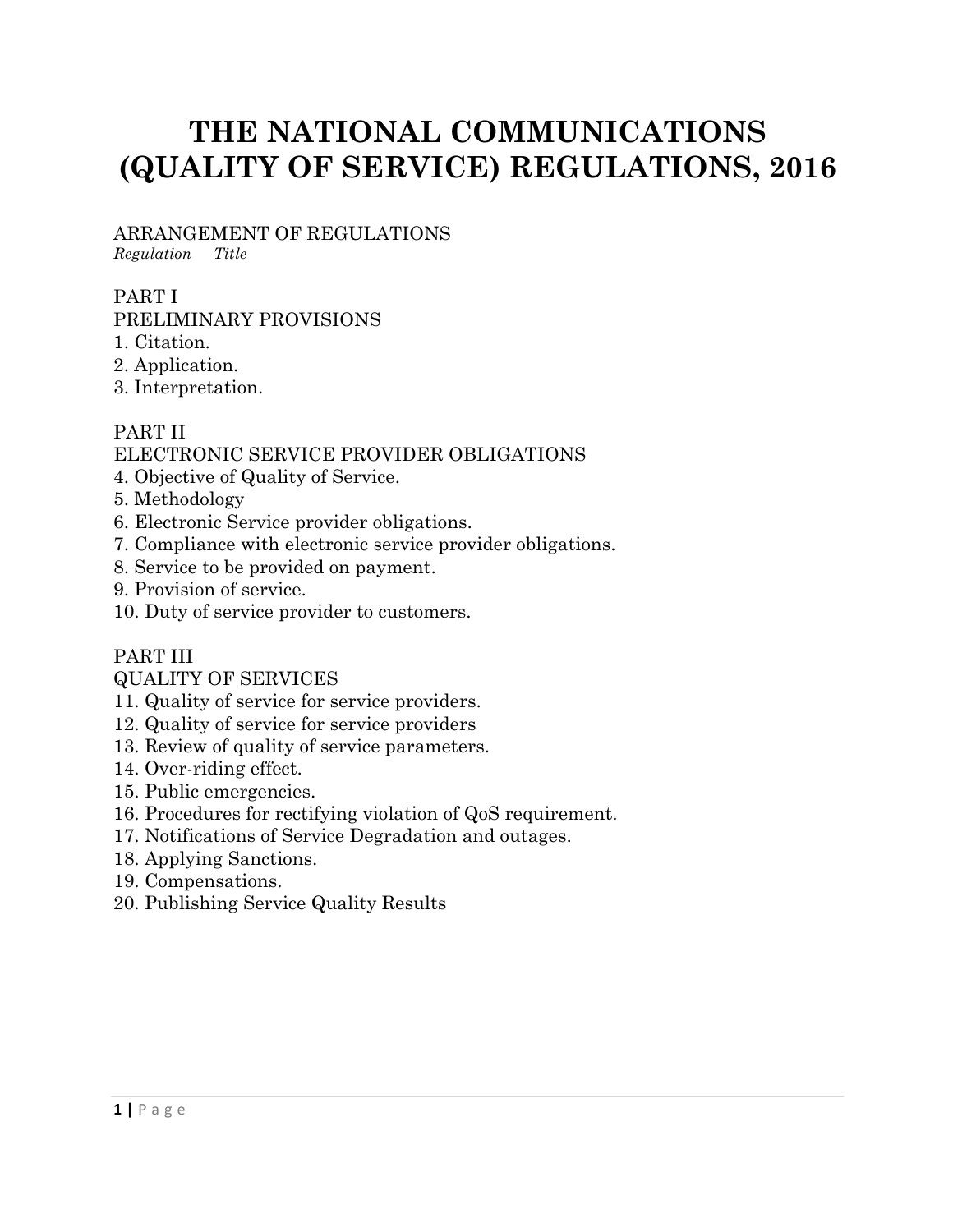## **NATIONAL COMMUNICATIONS AUTHORITY (QUALITY OF SERVICE) REGULATIONS, 2016**

### **PART I PRELIMINARY PROVISION**

Citation

Application

Intepretation

- 1. These Regulations may be cited as the National Communications Authority (Quality of Service) Regulations, 2016.
- 2. These regulations shall apply in relation to Network Services.
- 3. In these Regulations, unless the context requires otherwise-

"**Act**" means the National Communications Authority Act 2008, Act 769;

"**Authority**" means the National Communications Authority established by the National Communications Authority Act 2008, Act 769;

**"Basic Telephone Service"** covers collection, carriage, transmission and delivery of voice messages over licensee's Public Switched Telephone Network in licensed service area and includes provision of all types of services except those requiring a separate licence;

"**Busy Hour**" means the one hour period each day for which the average traffic of the resource group concerned is greatest over the days under consideration;

"**Call Connection Success Rate**" means the number of successfully connected calls to the number of call attempts;

"**Call Drop Rate**" means the percentage of calls which, once they have been correctly established and therefore have an assigned traffic channel, are interrupted prior to their normal completion by the user, the cause of the early termination being within the operator's network;

"**Cellular Mobile Services**" means services derived from a Public Land Mobile Network;

"**Downtime**" means the sum of all the time during reporting period when the fault exists on the service;

"**Electronic Communication Services**" means transmission and provision of information by wire, radio waves, optical media or other electromagnetic systems, between or among points of the user's choice;

"**Electronic Communication Services Provider**" means an entity engaged in the provision of Electronic communication services;

"**Fault**" means a state where a network does not meet the service specifications and some repair action is required;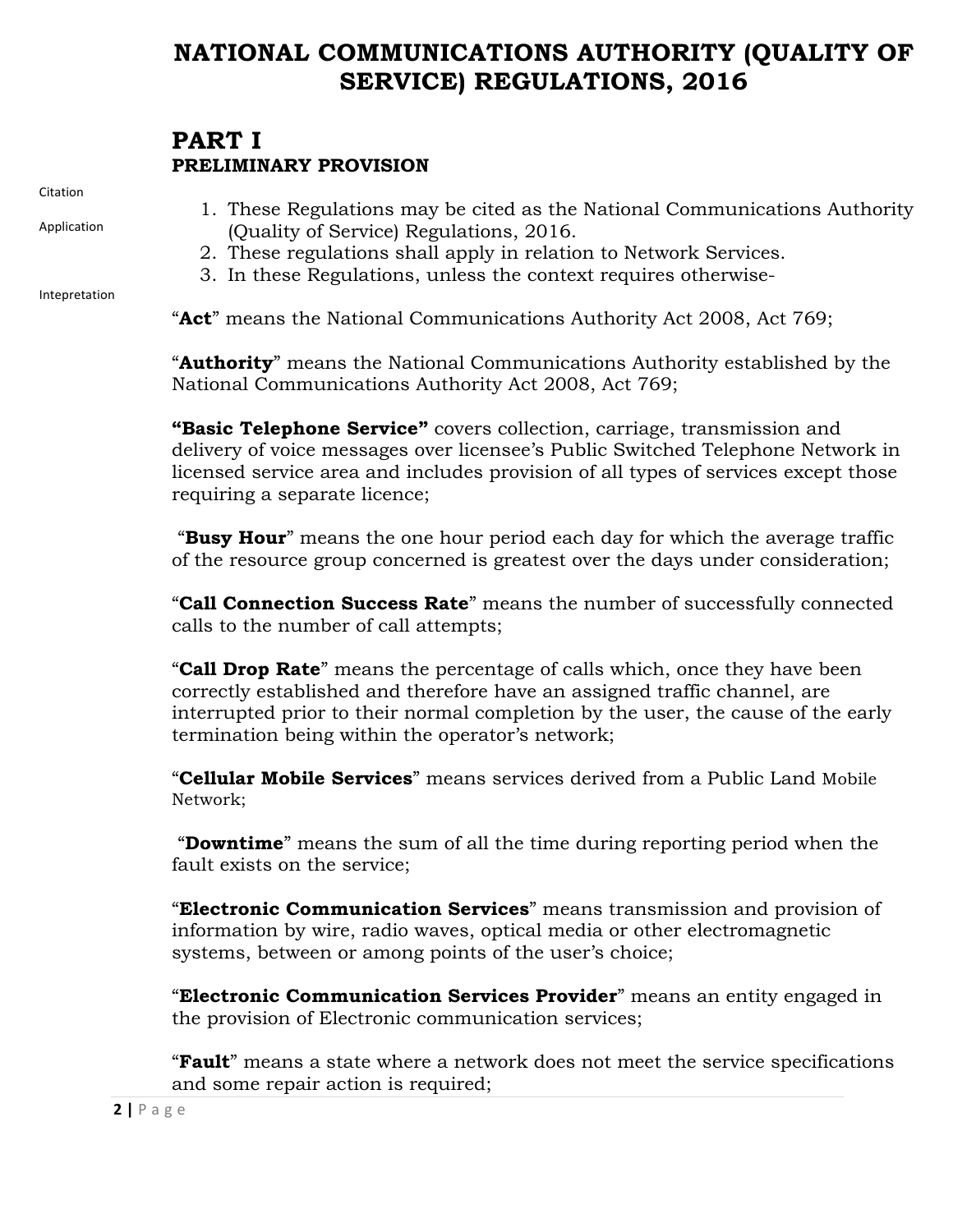"**Force Majeure**" means earthquake, epidemic, war, famine, state of emergency or any other event declared as such by the Government;

**"Locality"** means a cluster within a district, municipal or metropolitan area;

**"Mean Opinion Score"** means a numerical indication of the perceived quality of received media after compression and/or transmission. The MOS is expressed as a single number in the range 1 to 5, where 1 is lowest perceived quality, and 5 is the highest perceived quality;

**"TTR"** means Time to Repair;

**"NMS"** means Network Management System of the Service Provider;

**"OSS"** means Operations Support Systems of the Service Provider;

"**Public Switched Telephone Network**" means a network set up and operated by basic service providers for the specified purpose of providing fixed communication services between subscribers using telephone sets or accessories;

"**Public Land Mobile Network**" means a network set up and operated by a licensed operator, for the purpose of providing land based mobile communication services to the public and which provides communication facilities to subscribers using mobile user equipment;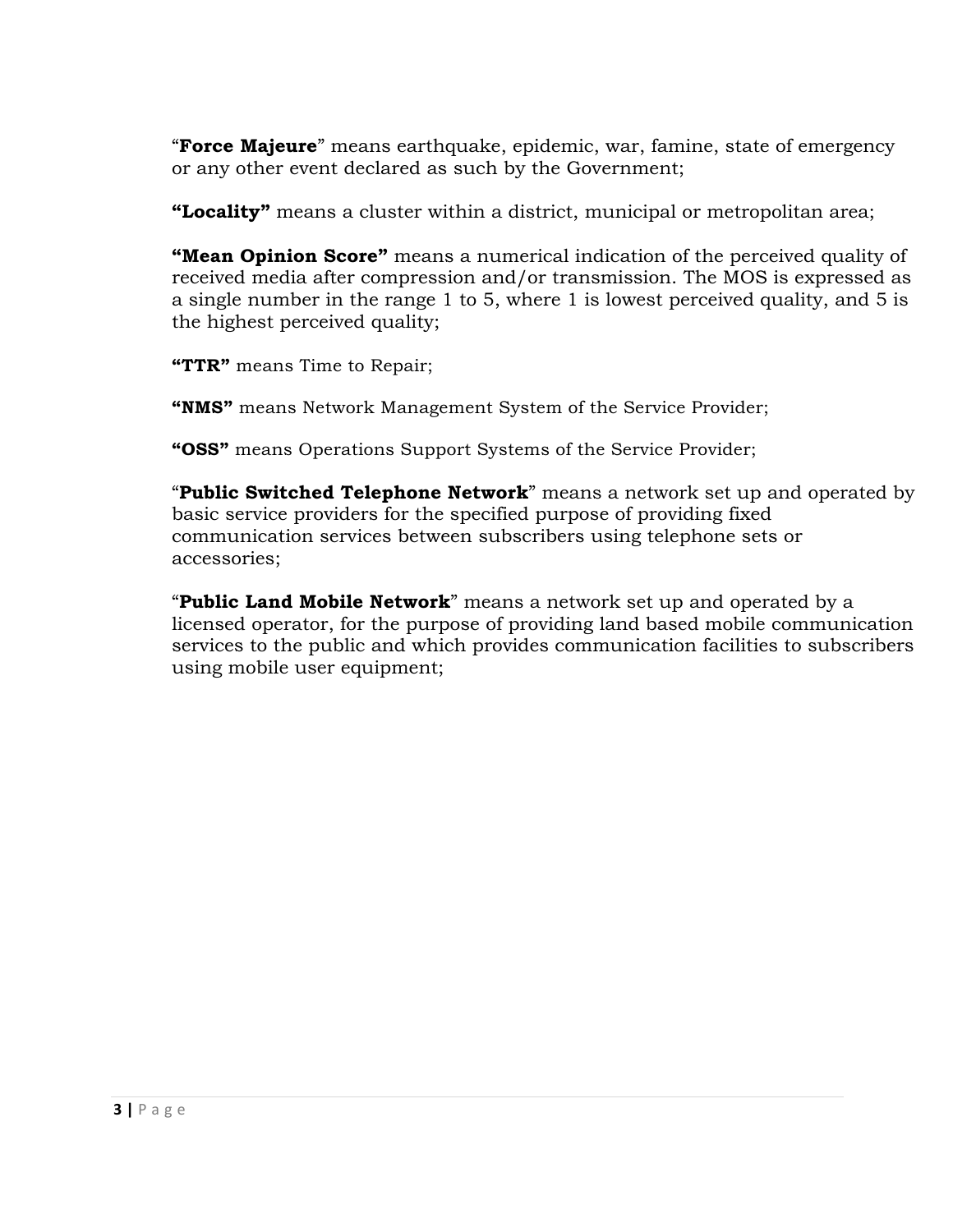#### Objectives of Quality **PART II ELECTRONIC COMMUNICATIONS PROVIDER OBLIGATIONS**

- 4. These regulations are intended to:
	- i. create conditions for customer satisfaction by making known the quality of service which the service provider is required to provide and the user has a right to expect;
	- ii. measure the quality of service provided by the service providers from time to time and to compare them with the norms so as to assess the level of performance;
	- iii. protect the interests of consumers of Electronic communications services;
	- iv. Making information available to help with informed customer choice of services and Licensees;
	- v. Improving the operation and performance of interconnected networks; and
	- vi. Implement a Quality of Service Framework whereby the quality of service of electronic communications will be measured, reported and published based on definitions and measurement methodology.
- 5. The measurement of quality of service parameters shall be based on the methodologies as follows:
	- i. The Service Provider shall send to the Authority on hourly basis the raw data from NMS and OSS to use to calculate service performance of parameters as determined by the Authority.
	- ii. Test calls measurement shall be made using drive-tests or other test units as determined by the Authority.
	- iii. The Authority shall conduct audits on all parameters, network interfaces and elements it deems appropriate.

Electronic Service Provider obligations

6. The Electronic communication services provider shall ensure the following:

**4 |** Page

Methodology

of Service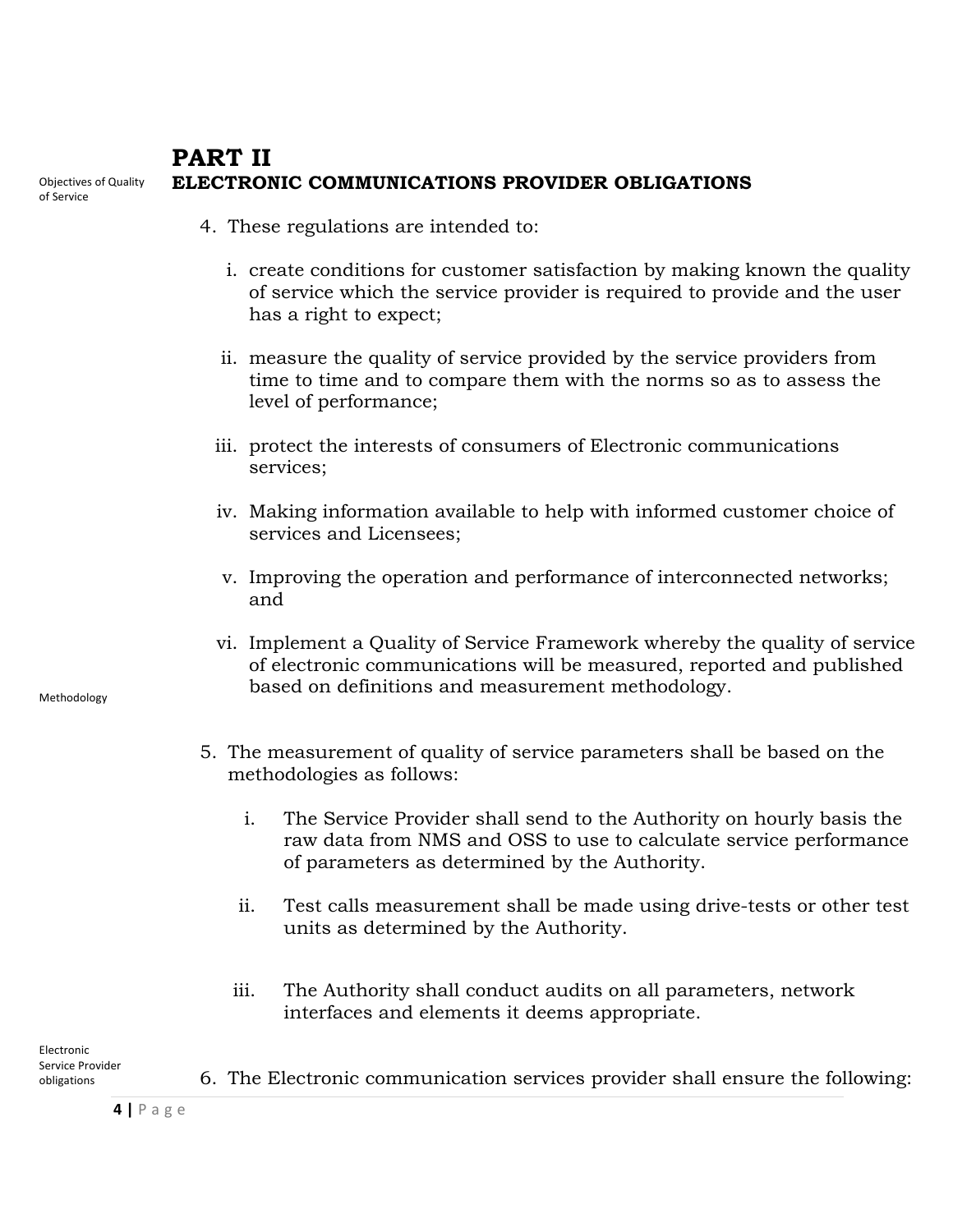- i. performance of Electronic communications services meet or exceed levels of performance as set forth in these regulations; and
- ii. Customers are provided with information to enable them make informed decisions.
- 7. The Electronic communication services provider shall establish measurement systems consistent with this Regulations.
- 8. The Electronic communication services provider shall provide services to a person who applies and is capable of paying the appropriate charges for the provision of the services.
- 9. The Electronic communication services provider shall not intentionally interrupt the operation of the services in the normal course of business, nor may it in the normal course of business suspend the provision of any type of the service without having first notified the Authority in writing and having provided reasonable advance notice to persons affected by such interruption or suspension.
- 10. In executing his obligations to customers, the electronic communication services provider shall:-
- i. establish and maintain efficient information services to assist a customer with queries relating to the services, including installation, customer assistance and directory assistance;
- ii. provide to customers in respect of each category of the licensed service, equal access to service in the licensed area at the same quality of service and at the same tariff;
- iii. The licensee shall submit to the Authority for approval a Service Level Agreement containing the minimum quality of service standards to which customers are entitled, and the remedies and compensation available when service fall below such standards.
- iv. Notify all Customers of the terms and conditions of the Service Level Agreement and shall thereafter provide licensed services based upon the agreement.

Compliance with electronic service provider obligations

Services to be provided on payment

Provision of service

Duty of Service provider to customers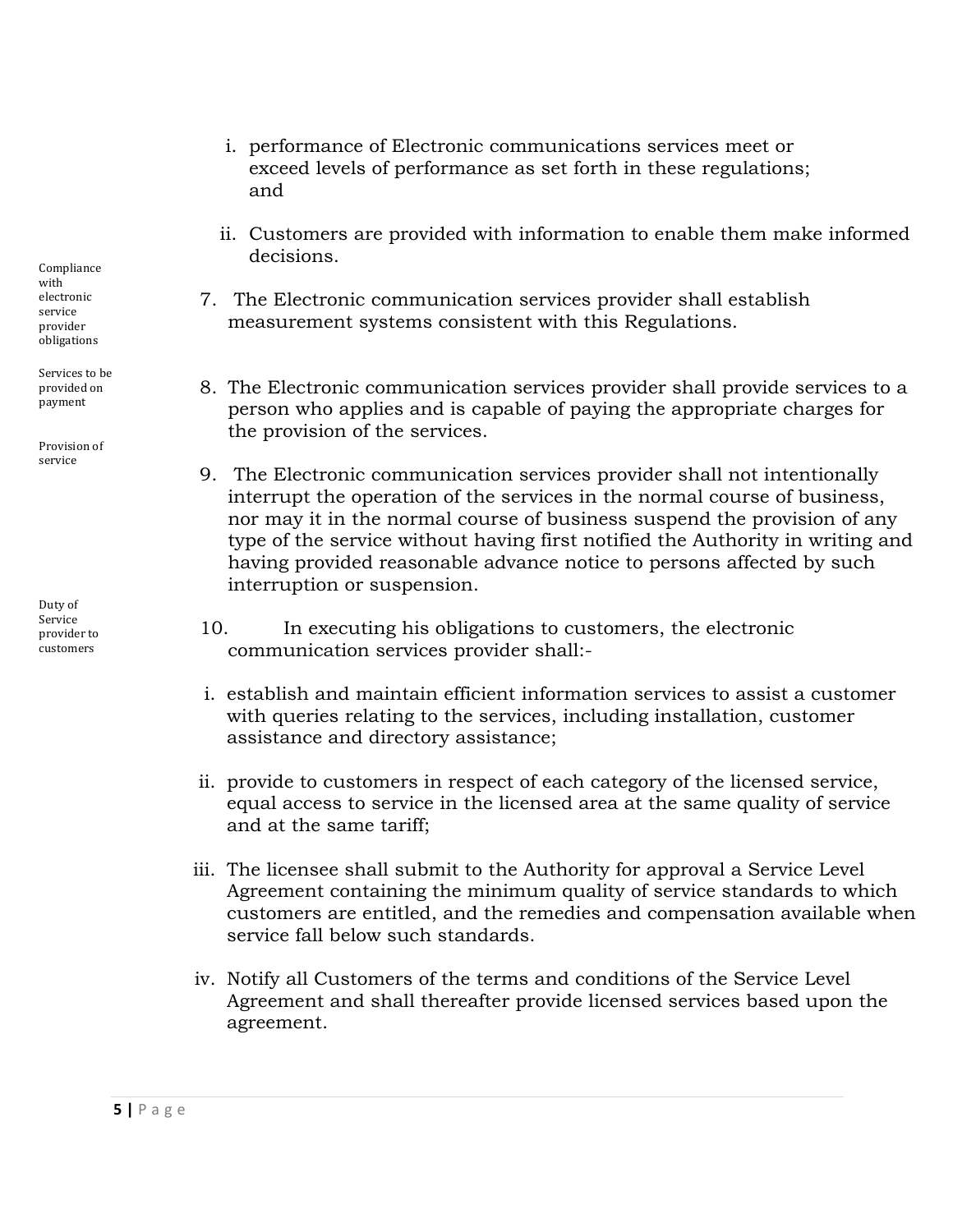v. The Electronic communication services provider may modify the Service Level Agreement and will notify the customer accordingly.

### **PART III QUALITY OF SERVICES**

- 11. The network licensee shall install, repair and maintain Electronic communications facilities at quality of services parameter as specified in the Schedules of these Regulations.
- 12. The Electronic communication services provider shall operate Electronic communications network as per the Schedules as specified in the Regulations.
- 13. The Authority may review the quality of services parameters from time to time.
- 14. Whenever higher quality of service parameter has been stipulated as a condition of license, the quality of service as required by the licence shall override the parameters given herein.
- 15.
- i. In the event of force majeure the Authority may require the licensee to provide the necessary services to the Government giving priority to the support activities required to overcome the emergency.
- ii. The licensee shall submit to the Authority its plan for the procedures and operations which the licensee shall follow in the event of any such emergency and shall update the emergency plan upon request by the Authority.
- iii. In the event that the emergency or crisis is related to matters concerning national security, the licensee shall co-ordinate with the relevant authority indicated by the Authority and shall implement the emergency plan as far as reasonably practicable in accordance with the instructions as may be given by the Authority.

Procedures for rectifying violation of QoS requirement

16. In case of a violation, a formal notice will be sent to the Electronic Communication Service Provider to correct problem within fourteen days. An applicable sanction will be applied if the problem persists after the stipulated period or reoccurs after an initial notification.

Notifications of Service Degradation

Quality of service for network service providers

Review of quality of service parameters

Over-riding Effect

Public Emergencies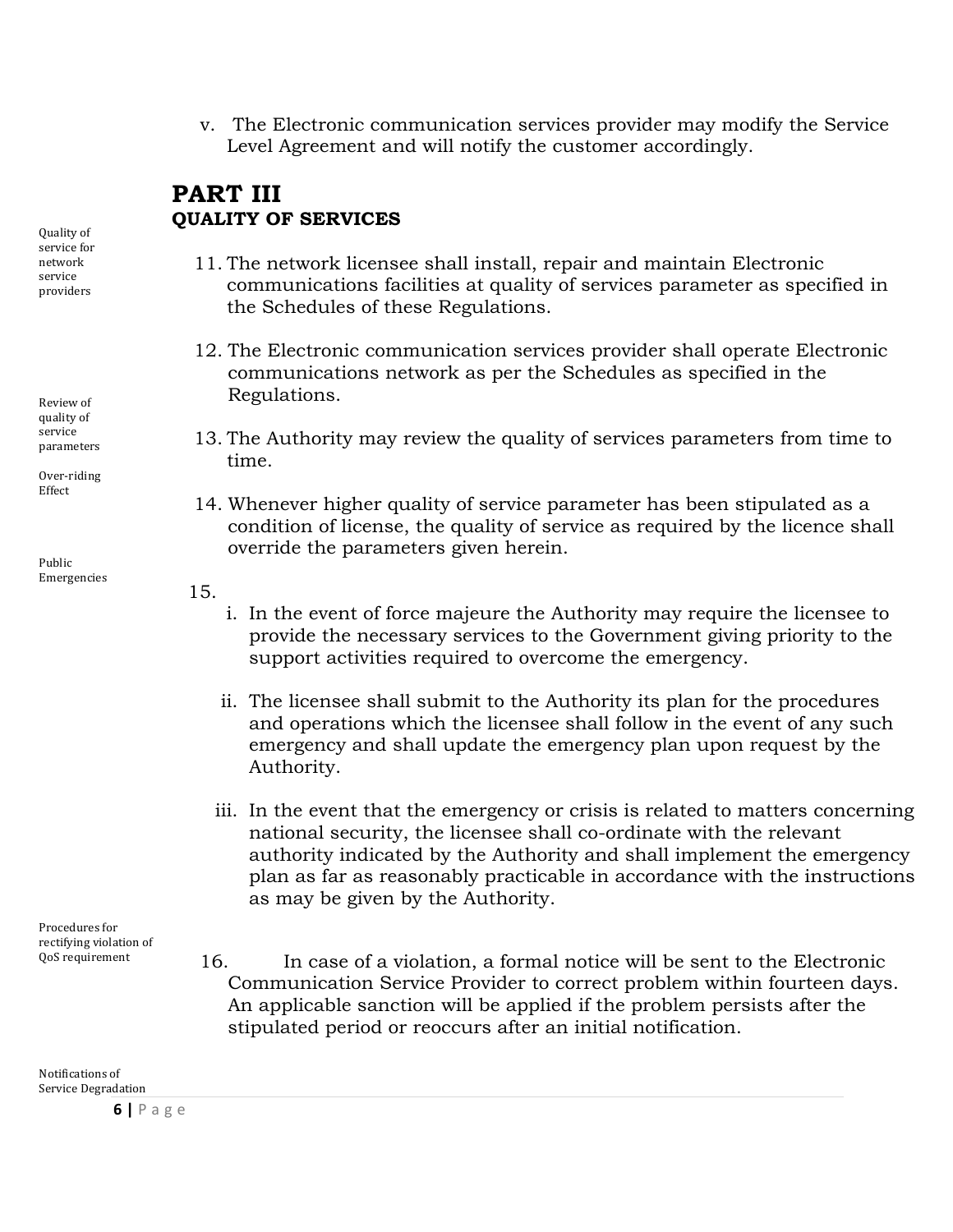| and outages                                         | The Electronic Communications Service Provider shall notify the<br>17.<br>Authority and affected Customers in any locality within an hour for service<br>degradation or outages which may extend beyond an hour.                   |
|-----------------------------------------------------|------------------------------------------------------------------------------------------------------------------------------------------------------------------------------------------------------------------------------------|
| <b>Applying Sanctions</b>                           |                                                                                                                                                                                                                                    |
|                                                     | 18.<br>Sanctions as per the Schedule VI of these Regulations will be<br>imposed on the Electronic Communication Service Provider if the problem<br>persists after the stipulated period or reoccurs after an initial notification. |
| Compensations                                       |                                                                                                                                                                                                                                    |
|                                                     | 19.<br>Besides the sanctions as per Schedule VI, affected customers shall<br>be compensated by the Electronic Communication Service Provider as may<br>be prescribed by the Authority except in the cases of force majeure.        |
| <b>Publishing Service</b><br><b>Quality Results</b> | The Authority shall publish results of service quality measurements<br>20.<br>on monthly and district basis.                                                                                                                       |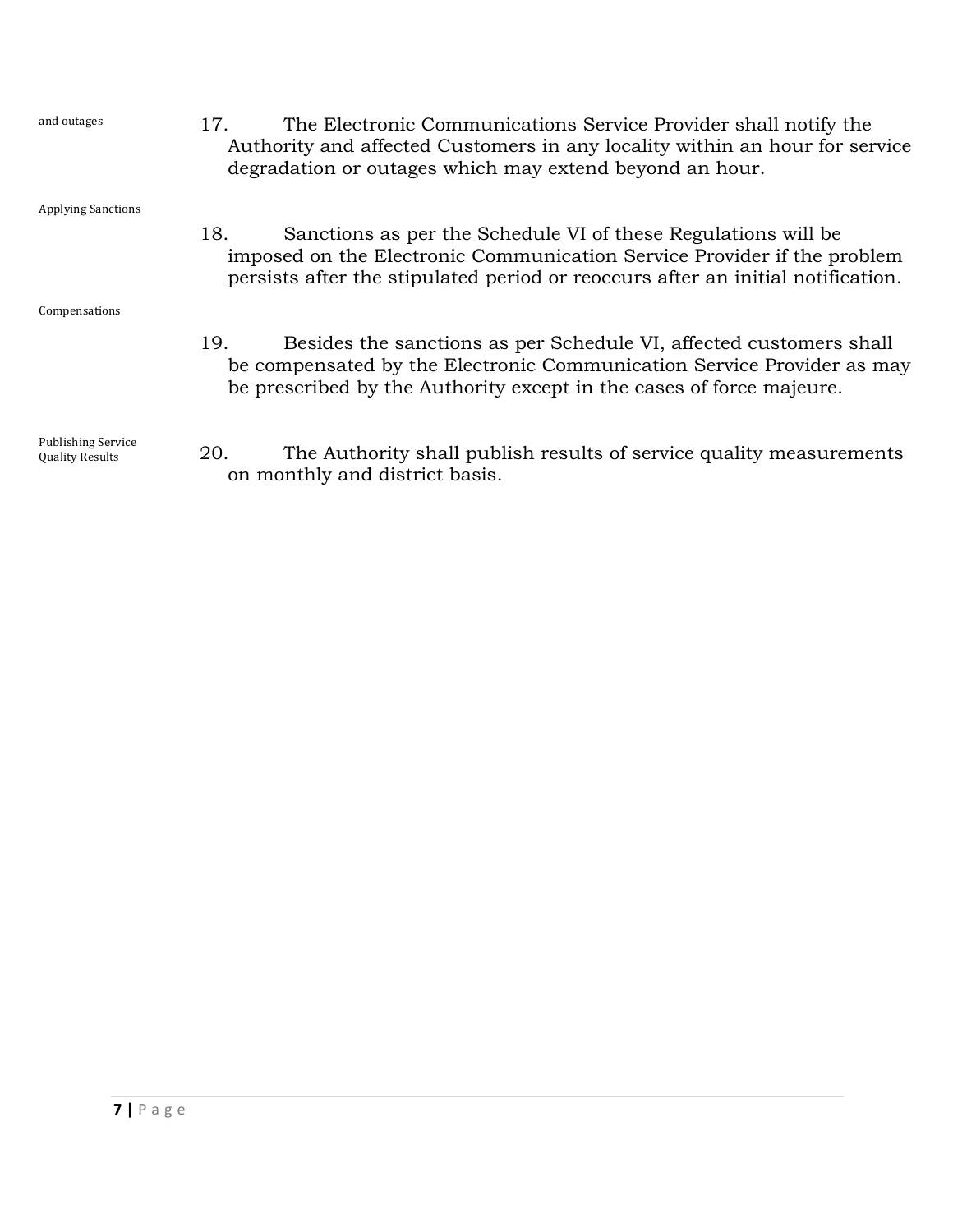#### **SCHEDULE I**

#### **QUALITY OF SERVICE (QoS) PARAMETERS FOR INTERCONNECTION**

Every Service Provider shall meet the following Quality of Service benchmarks for any interconnected service in respect of each specified parameter measured by real calls on any interconnected route and shall submit a monthly report based on daily peak hour conditions.

| N <sub>0</sub> | <b>Parameter Name</b>        | <b>Target</b> | <b>Measurement Formula</b>                        |
|----------------|------------------------------|---------------|---------------------------------------------------|
|                | <b>Interconnection Route</b> | Not more      | Amount of carried traffic to another network x100 |
|                | Utilization                  | than $70%$    | Total capacity of route to another network        |
|                |                              | of            |                                                   |
|                |                              | capacity      |                                                   |
|                | Time To Repair (TTR)         | Not more      | Time of Total Service Restoration-Time of         |
|                | <b>Interconnection Route</b> | than One      | Notification of Fault                             |
|                |                              | Hour          |                                                   |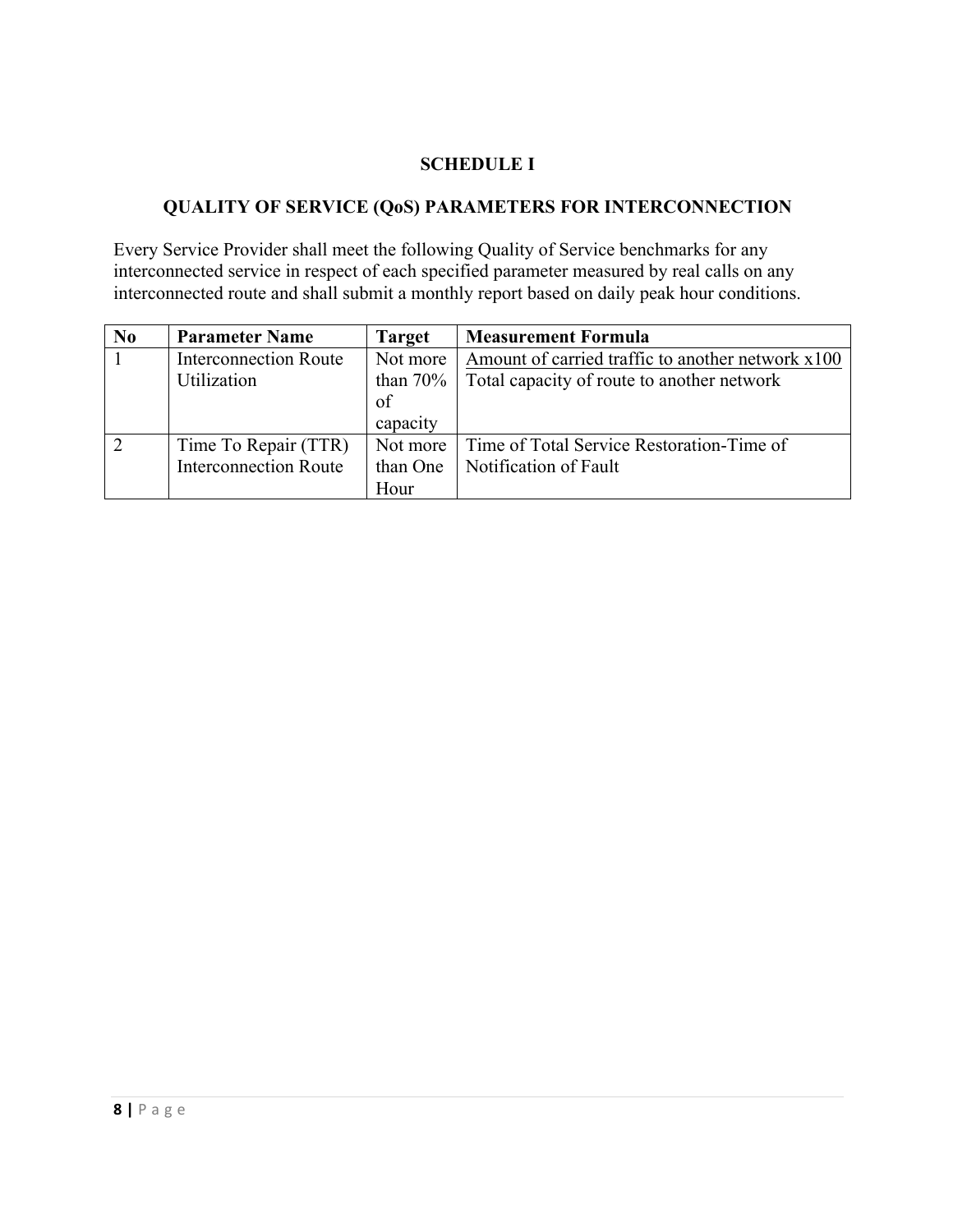#### **SCHEDULE II**

#### **QUALITY OF SERVICE (QoS) PARAMETERS FOR CELLULAR MOBILE SERVICE**

Every cellular mobile Service Provider shall meet the following Quality of Service benchmarks for cellular mobile service in respect of each specified parameter measured by test traffic in any locality and shall submit a monthly report based on daily peak hour conditions.

| $\mathbf{N}\mathbf{o}$ | <b>Parameter Name</b>     | <b>Target</b> | <b>Measurement Formula</b>                             |
|------------------------|---------------------------|---------------|--------------------------------------------------------|
| 1                      | Service Coverage          | $>$ -75dBm    | <b>Field Strength measurements</b>                     |
|                        |                           | for Indoors   |                                                        |
|                        |                           | $>$ -85dBm    |                                                        |
|                        |                           | for In-       |                                                        |
|                        |                           | vehicles      |                                                        |
|                        |                           | $> -95$ dBm   |                                                        |
|                        |                           | for outdoor   |                                                        |
|                        |                           | in city       |                                                        |
| $\overline{2}$         | <b>Call Connection</b>    | $> 99\%$      | Number of successfully connected call attempts x100    |
|                        | <b>Success Rate</b>       |               | Total number of attempts                               |
| $\overline{3}$         | Call Drop Rate            | $< 2\%$       | Number of calls dropped x100                           |
|                        |                           |               | Total number of attempts                               |
| $\overline{4}$         | Voice Service             | $<$ 10seconds | Maximum time taken for Voice service connection in all |
|                        | <b>Access Delay</b>       |               | cases                                                  |
| 5                      | Voice Quality (Mean       | > 3.5         | <b>ITU Recommendation on Voice Quality testing</b>     |
|                        | Opinion                   |               |                                                        |
|                        | Score {MOS})              |               |                                                        |
| 6                      | Downtime for Cell         | $<$ 4 hours   | Time Restored -Time of Fault                           |
|                        | (Site)                    |               |                                                        |
| $\overline{7}$         | Downtime for              | $< 1$ hour    | Time Restored -Time of Fault                           |
|                        | <b>Interconnect Route</b> |               |                                                        |
| 8                      | Minimum Data              | >2Mbps        | Throughput                                             |
|                        | <b>Speed Rate</b>         |               |                                                        |
| 9                      | Data Service              | $> 99.9\%$    | As measured in data networks                           |
|                        | Availability              |               |                                                        |
| 10                     | Data Service              | $\leq 80\%$   | As measured in data networks                           |
|                        | Utilization               |               |                                                        |
| 11                     | Data Service Access       | $<$ Five (5)  | Maximum time taken for data service connection in all  |
|                        | Time                      | seconds       | cases                                                  |
| 12                     | Data Access Success       | $\geq 99\%$   | Number of service connections made x100                |
|                        | Rate                      |               | Total number of connections requested                  |
| 13                     | Data Service Drop         | $\leq 1\%$    | Number of service connections lost x100                |
|                        | Rate                      |               | Total number of service connections made               |
| 14                     | SMS / MMS                 | $> 99\%$      | Number of SMS/MMS to recipients delivered x 100        |
|                        | delivery success          |               | Total Number of SMS/MMS received at Service Center     |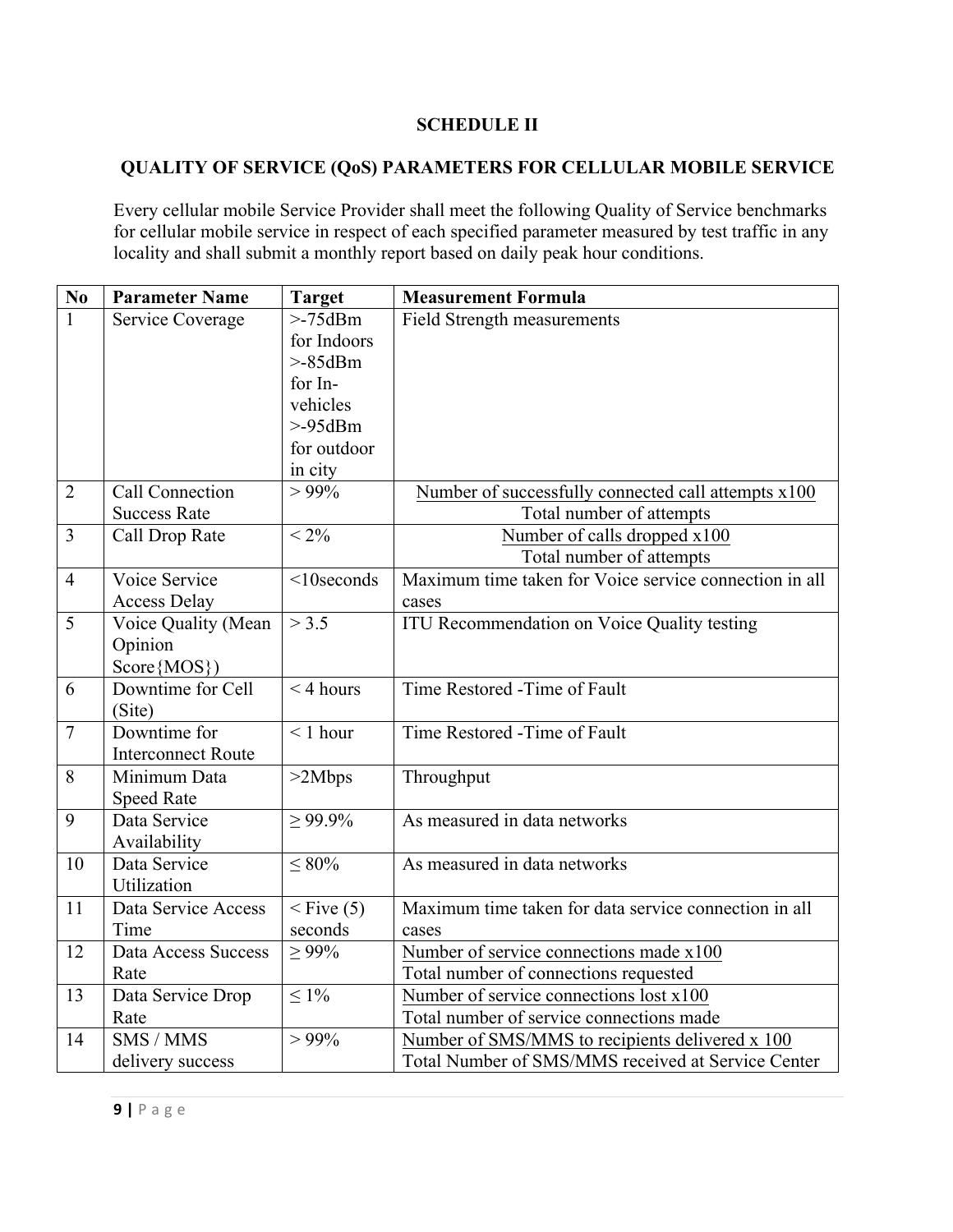| $\vert$ SMS/MMS delivery $\vert$ <five (5)<="" th=""><th></th><th>Time of Service delivered to destination number-Time</th></five> |         | Time of Service delivered to destination number-Time |
|------------------------------------------------------------------------------------------------------------------------------------|---------|------------------------------------------------------|
| time                                                                                                                               | seconds | of service sent from originating number              |

#### **BILLING, CUSTOMER SERVICE & SATISFACTION MEASURES**

| No | <b>Parameter Name</b>                | <b>Target</b>  | <b>Measurement Formula</b>                   |
|----|--------------------------------------|----------------|----------------------------------------------|
| 16 | Voice calls                          | Accurate       | Per second charging                          |
|    |                                      | charging       |                                              |
| 17 | Messaging                            | Accurate       | Message Length of 160 characters             |
|    |                                      | charging       |                                              |
| 18 | <b>Internet Services</b>             | Accurate       | QoS charging                                 |
|    |                                      | Charging       | Volume Charging                              |
|    |                                      |                | Time Charging                                |
| 19 | <b>Interactive Voice</b>             | $\leq$ Fifteen | Duration of announcement of the entire IVR   |
|    | Response(IVR)                        | (15)           | options before a customer can make a choice. |
|    |                                      | seconds        |                                              |
| 20 | <b>Call Centre Operator Response</b> | $<$ Thirty     | Duration of waiting after the option to a    |
|    |                                      | (30)           | Customer Care Assistant has been chosen by   |
|    |                                      | seconds        | the Customer.                                |
| 21 | Customer satisfaction on overall     | $>95\%$        | Number of answers as good quality            |
|    | quality of service                   |                | Number of customers interviewed              |

#### **CUSTOMER SATISFACTION ATTRIBUTES**

The performance of the Cellular Mobile Service Providers in respect of the following Quality of Service benchmarks shall be subject to periodic assessment by the Authority through customer satisfaction surveys, which may be conducted by the Authority either through its own officers or employees or through any agency appointed by it.

| N <sub>o</sub> | Parameter Name                                            | Target  |
|----------------|-----------------------------------------------------------|---------|
| 22             | % of customers satisfied with the service availability.   | $>90\%$ |
| 23             | % of customers satisfied with the service accessibility.  | $>90\%$ |
| 24             | % of customers satisfied with the reliability.            | $>90\%$ |
| 25             | % of customers satisfied with billing performance.        | $>90\%$ |
| 26             | % of customers satisfied with the help/ enquiry services. | $>90\%$ |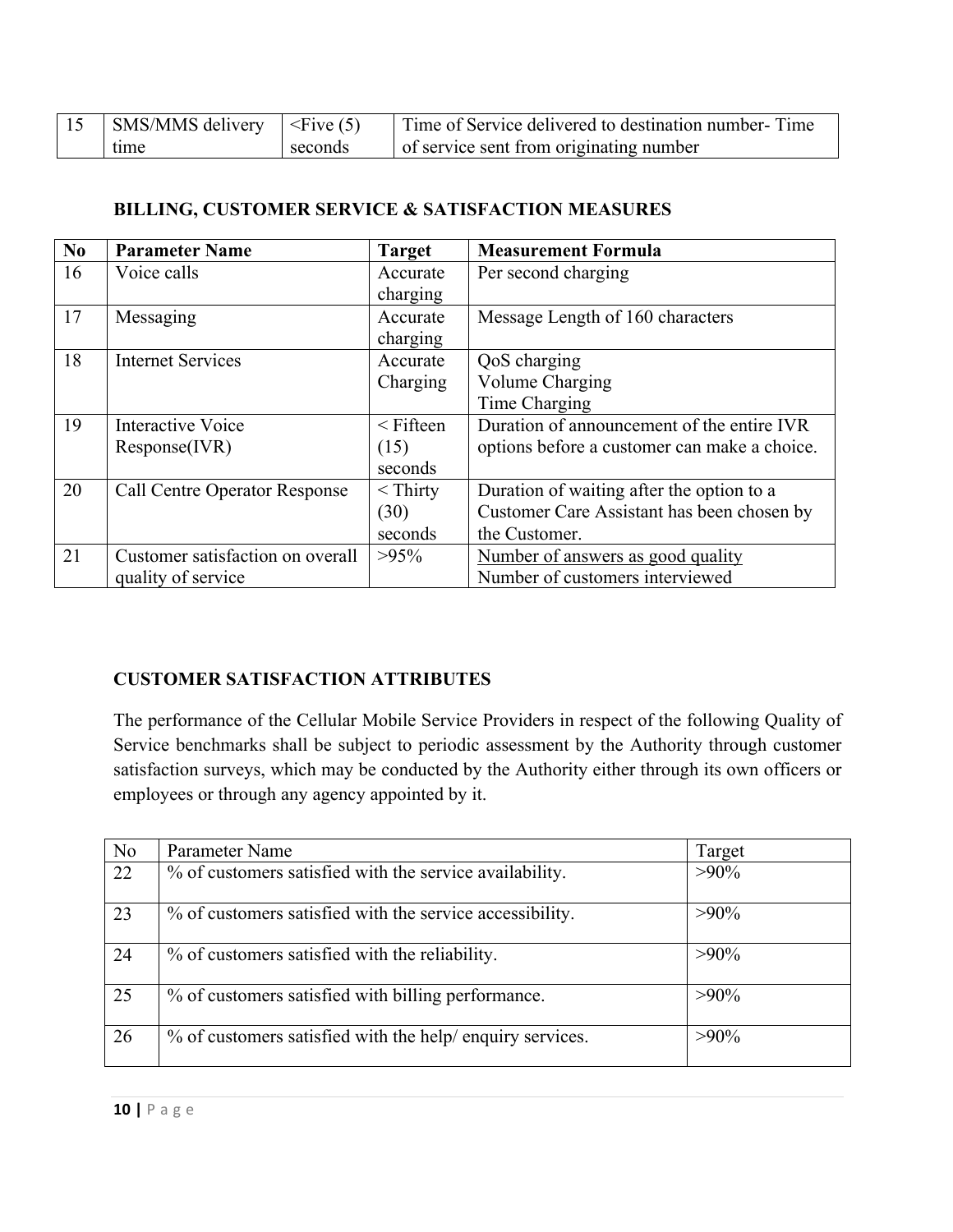#### **SCHEDULE III**

#### **QUALITY OF SERVICE (QoS) PARAMETERS FOR BASIC TELEPHONE SERVICE**

Every basic telephone Service Provider shall meet the following Quality of Service benchmarks for basic telephone service in respect of each specified parameter measured by test calls in any locality and shall submit a monthly report based on peak hour conditions.

| No             | <b>Parameter Name</b> | <b>Target</b>    | <b>Measurement Formula</b>                               |  |
|----------------|-----------------------|------------------|----------------------------------------------------------|--|
|                | Time to Repair        | $\leq$ 8 hours   | sum of duration of each repair time in hours for all the |  |
|                | (TTR)                 |                  | fault incidences in a day                                |  |
|                |                       |                  |                                                          |  |
| 2              | Call Connection       | $> 99\%$         | Number of successfully connected call attempts x100      |  |
|                | <b>Success Rate</b>   |                  | Total number of attempts                                 |  |
| 3              | Call Drop Rate        | $< 2\%$          | Number of calls dropped x100                             |  |
|                |                       |                  | Total number of attempts                                 |  |
| $\overline{4}$ | Voice Service         | $\leq$ 10seconds | Maximum time taken for Voice service connection in all   |  |
|                | Access Delay          |                  | cases                                                    |  |
| 5              | Voice Quality (Mean   | > 3.5            | ITU Recommendation on Voice Quality testing              |  |
|                | Opinion               |                  |                                                          |  |
|                | $Score\{MOS\})$       |                  |                                                          |  |

#### **BILLING, CUSTOMER SERVICE & SATISFACTION MEASURES**

| N <sub>0</sub> | <b>Parameter Name</b>                | <b>Target</b>       | <b>Measurement Formula</b>                |
|----------------|--------------------------------------|---------------------|-------------------------------------------|
| 6              | Voice calls                          | Accurate            | Per second charging                       |
|                |                                      | charging            |                                           |
|                | Provision and installation of        | $\leq$ Five (5)     | Number of days from Service request to    |
|                | telephone on premise after           | days                | Service operations                        |
|                | payment                              |                     |                                           |
| 8              | <b>Interactive Voice</b>             | $\leq$ Fifteen (15) | Duration of announcement of the entire    |
|                | Response(IVR)                        | seconds             | IVR options before a customer can make    |
|                |                                      |                     | a choice.                                 |
| 9              | <b>Call Centre Operator Response</b> | $\le$ Thirty (30)   | Duration of waiting after the option to a |
|                |                                      | seconds             | Customer Care Assistant has been chosen   |
|                |                                      |                     | by the Customer.                          |
| 10             | Customer satisfaction on overall     | $>95\%$             | Number of answers as good quality         |
|                | quality of service                   |                     | Number of customers interviewed           |

#### **CUSTOMER SATISFACTION ATTRIBUTES**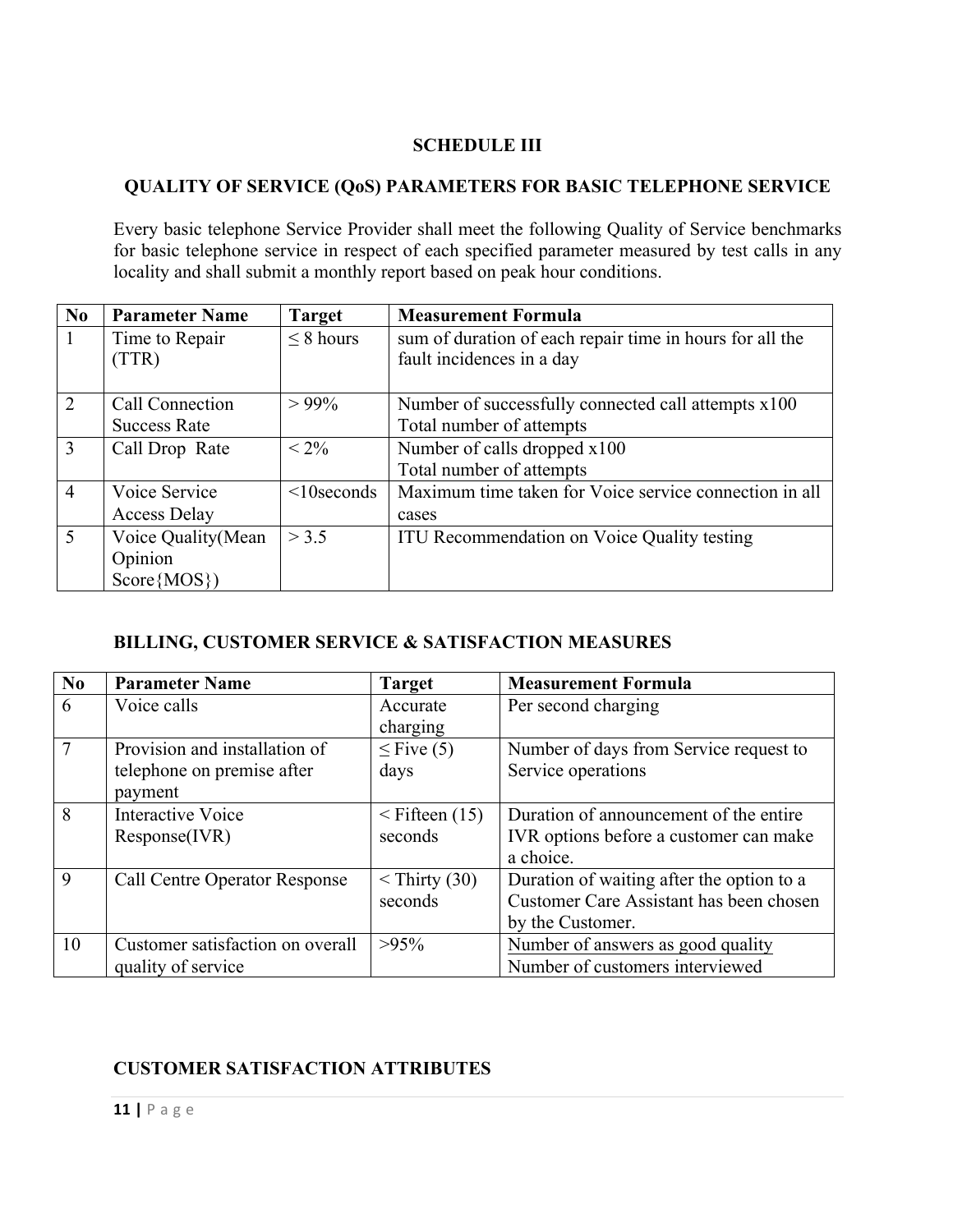The performance of the Basic Telephone Service Providers in respect of the following Quality of Service benchmarks shall be subject to periodic assessment by the Authority through customer satisfaction surveys, which may be conducted by the Authority either through its own officers or

| N <sub>o</sub> | Parameter Name                                            | Target  |
|----------------|-----------------------------------------------------------|---------|
| 11             | % of customers satisfied with the service availability.   | $>90\%$ |
| 12             | % of customers satisfied with the service accessibility.  | $>90\%$ |
| 13             | % of customers satisfied with the reliability.            | $>90\%$ |
| 14             | % of customers satisfied with billing performance.        | $>90\%$ |
| 15             | % of customers satisfied with the help/ enquiry services. | $>90\%$ |

employees or through any agency appointed by it.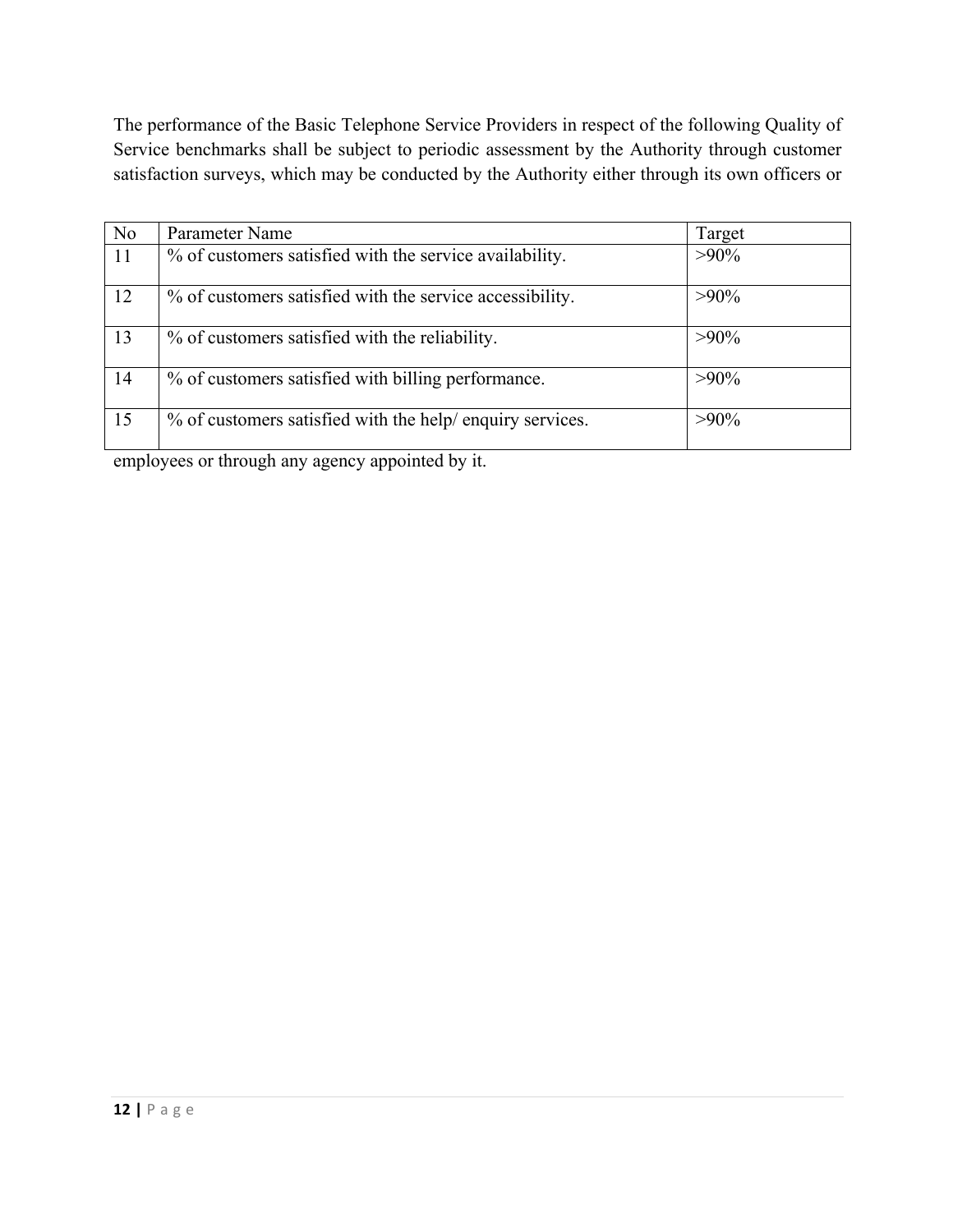#### **SCHEDULE IV**

#### **QUALITY OF SERVICE (QoS) PARAMETERS FOR INTERNET SERVICE**

Every Internet Service Provider shall meet the following Quality of Service benchmarks for Internet service in respect of each specified parameter measured by test calls in any locality and shall submit a monthly report based on peak hour conditions.

| $\bf No$                | <b>Parameter Name</b>                       | <b>Target</b> | <b>Measurement Formula</b>                      |  |
|-------------------------|---------------------------------------------|---------------|-------------------------------------------------|--|
| $\mathbf{1}$            | Call Connection                             | $< 99\%$      | Number of successfully connected calls x100     |  |
|                         | <b>Success Rate</b>                         |               | Total number of attempts                        |  |
| $\overline{2}$          | Call Drop Rate                              | $< 2\%$       | Number of calls dropped x100                    |  |
|                         |                                             |               | Total number of connected calls                 |  |
| $\overline{\mathbf{3}}$ | Voice Service Access                        | $<$ Ten (10)  | Maximum Time taken for Voice service connection |  |
|                         | Delay                                       | seconds       |                                                 |  |
| $\overline{4}$          | Voice Quality (Mean<br>Opinion Score {MOS}) | > 3.5         | ITU Recommendation on Voice Quality testing     |  |
| 5                       | Downtime for Cell<br>(Site)                 | $<$ 4 hours   | Time Restored -Time of Fault                    |  |
| 6                       | Downtime for                                | $< 1$ hour    | Time Restored -Time of Fault                    |  |
|                         | <b>Interconnect Route</b>                   |               |                                                 |  |
| $\overline{7}$          | Minimum Data Speed                          | $\geq$ 2Mb/s  | Throughput                                      |  |
| 8                       | Data Service<br>Availability                | $\geq 99.9\%$ | As measured in data networks                    |  |
| 9                       | Data Service<br>Utilization                 | $\leq 80\%$   | As measured in data networks                    |  |
| 10                      | Date Service Access                         | $<$ Five (5)  | In all cases                                    |  |
|                         | Time                                        | seconds       |                                                 |  |
| 11                      | Data Access Success                         | $\geq 99\%$   | Number of successful connections made x100      |  |
|                         | Rate                                        |               | Total number of connections requested           |  |
| 12                      | Data Service Drop                           | $\leq 1\%$    | Number of connections lost x100                 |  |
|                         | Rate                                        |               | Total number of connections made                |  |

#### **SERVICE QUALITY ATTRIBUTES**

#### **BILLING, CUSTOMER SERVICE & SATISFACTION MEASURES**

| No | <b>Parameter Name</b>                                                                                              | <b>Target</b>                  | <b>Measurement Formula</b>                                                                    |
|----|--------------------------------------------------------------------------------------------------------------------|--------------------------------|-----------------------------------------------------------------------------------------------|
| 13 | Provision and installation of<br>Internet equipment (modem and<br>related accessories) on premise<br>after payment | $\leq$ Five (5)<br>days        | Number of days from Service request to<br>Service operations                                  |
| 14 | Interactive Voice<br>Response(IVR)                                                                                 | $\leq$ Fifteen (15)<br>seconds | Duration of announcement of the entire<br>IVR options before a customer can make<br>a choice. |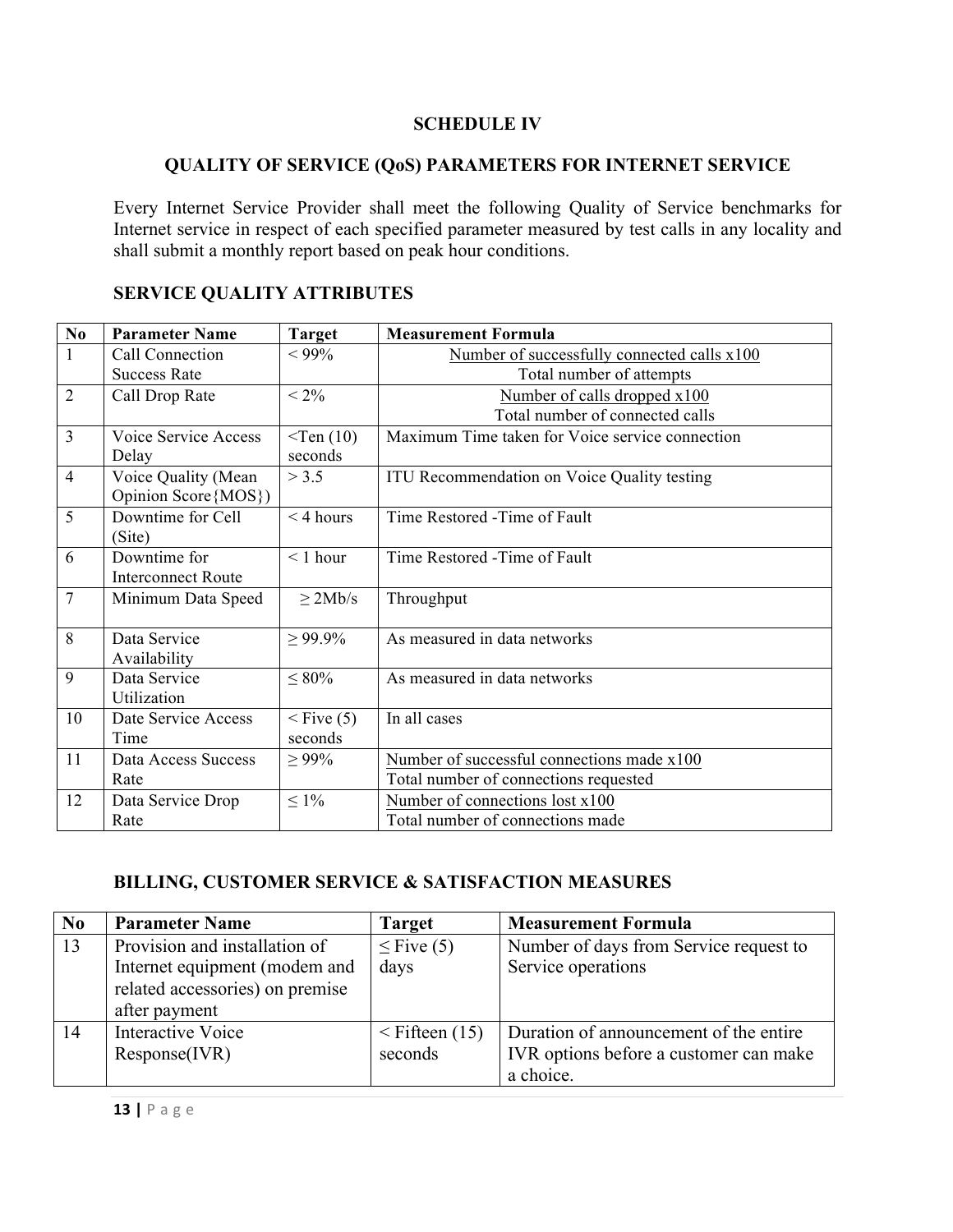|    | <b>Call Centre Operator Response</b>                   | $\le$ Thirty (30)<br>seconds | Duration of waiting after the option to a<br>Customer Care Assistant has been chosen<br>by the Customer. |
|----|--------------------------------------------------------|------------------------------|----------------------------------------------------------------------------------------------------------|
| 16 | Customer satisfaction on overall<br>quality of service | $>95\%$                      | Number of answers as good quality<br>Number of customers interviewed                                     |

#### **CUSTOMER SATISFACTION ATTRIBUTES**

The performance of the Internet Service Providers in respect of the following Quality of Service benchmarks shall be subject to periodic assessment by the Authority through customer satisfaction surveys, which may be conducted by the Authority either through its own officers or employees or through any agency appointed by it.

| N <sub>o</sub> | Parameter Name                                            | Target  |
|----------------|-----------------------------------------------------------|---------|
| 17             | % of customers satisfied with the service availability.   | $>90\%$ |
| 18             | % of customers satisfied with the service accessibility.  | $>90\%$ |
| 19             | % of customers satisfied with the reliability.            | $>90\%$ |
| 20             | % of customers satisfied with billing performance.        | $>90\%$ |
| 21             | % of customers satisfied with the help/ enquiry services. | $>90\%$ |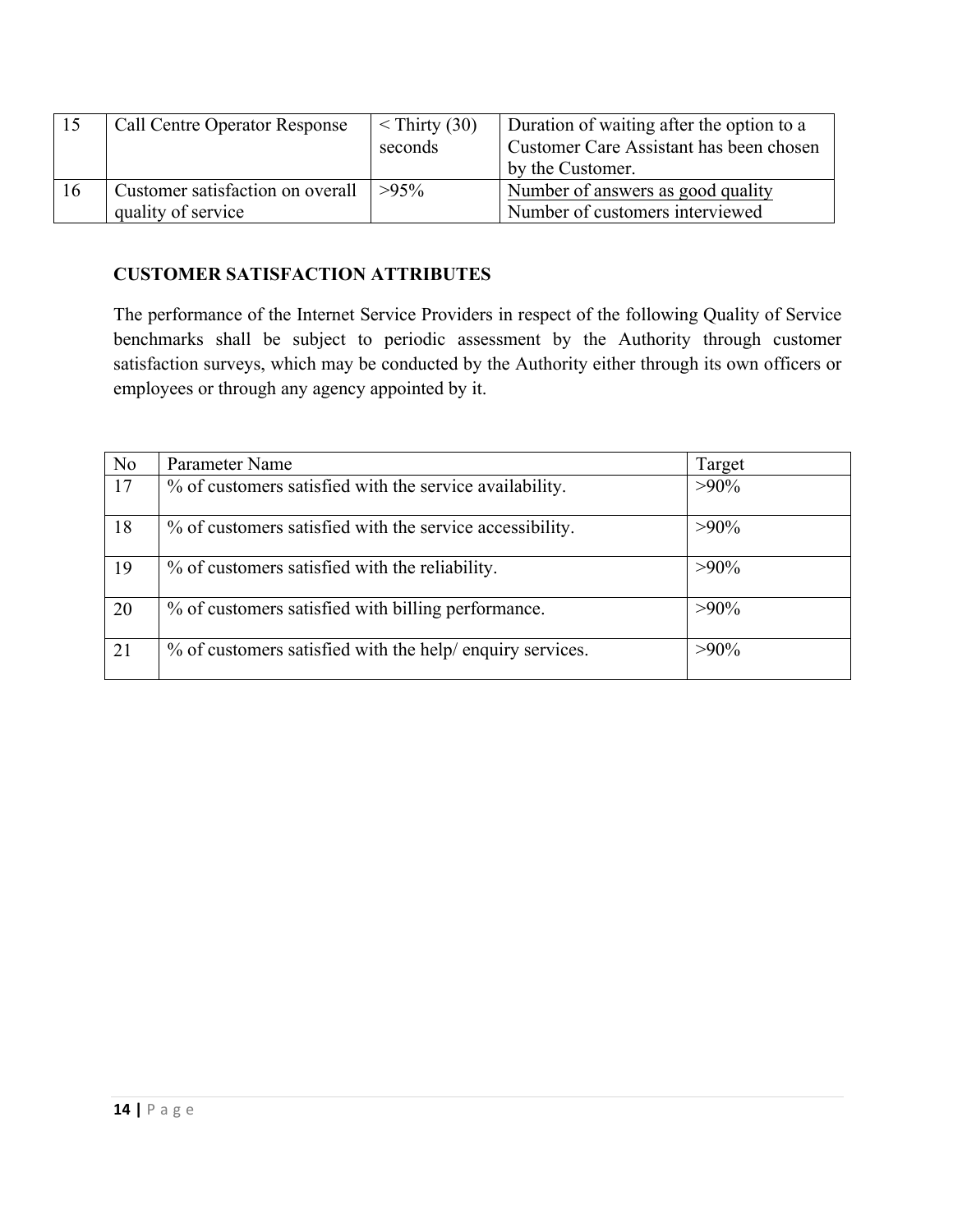#### **SCHEDULE V**

#### **QUALITY OF SERVICE (QoS) PARAMETERS FOR BROADBAND WIRELESS ACCESS**

| No.            | Parameter                                                | <b>Target</b>                                                                 | <b>Remarks</b>                                                                                          |
|----------------|----------------------------------------------------------|-------------------------------------------------------------------------------|---------------------------------------------------------------------------------------------------------|
|                | <b>Service Delivery</b>                                  |                                                                               |                                                                                                         |
| 1.             | Waiting time for service activation                      | $<$ 2 days                                                                    | This depends on availability of<br>service coverage within the<br>customer's area of interest.          |
| 2.             | Service Coverage                                         | >-75dBm for Indoors<br>>-85dBm for In-vehicles<br>>-95dBm for outdoor in city | Field Strength measurements                                                                             |
| 3.             | Point of Interconnection Utilisation                     | ≤70%                                                                          |                                                                                                         |
| $\overline{4}$ | Peak Hour Traffic Utilization                            | $\leq 80\%$                                                                   | Ratio of Utilized Capacity in<br>Resource Blocks (RBs) to<br>Configured (RBs) on the radio<br>interface |
| 5.             | Latency                                                  | $\leq$ 80milliseconds                                                         |                                                                                                         |
| 56.            | Data Service Availability                                | $\geq 96\%$                                                                   |                                                                                                         |
| 67.            | Data Service Access Time                                 | $\leq$ five (5) seconds                                                       | in 100% of cases                                                                                        |
| 8.             | Data Service Access Failure Rate                         | $\leq 1\%$                                                                    |                                                                                                         |
| 89.            | Data Service Drop Rate                                   | $\leq 1\%$                                                                    |                                                                                                         |
| 910.           | Minimum Download Data Speed<br>Minimum Upload Data Speed | $\geq$ 10 Megabits per second                                                 | Upload - Download ratio 1:4 for<br>each subscriber at all times                                         |
|                |                                                          | $\geq$ 2.5Megabits per second                                                 |                                                                                                         |
| 11.            | Downtime for Interconnect Route                          | $< 1$ hour                                                                    | Within 24 hours                                                                                         |
| 12.            | Downtime for Radio Access/                               | $< 1$ hour                                                                    | Within 24 hours                                                                                         |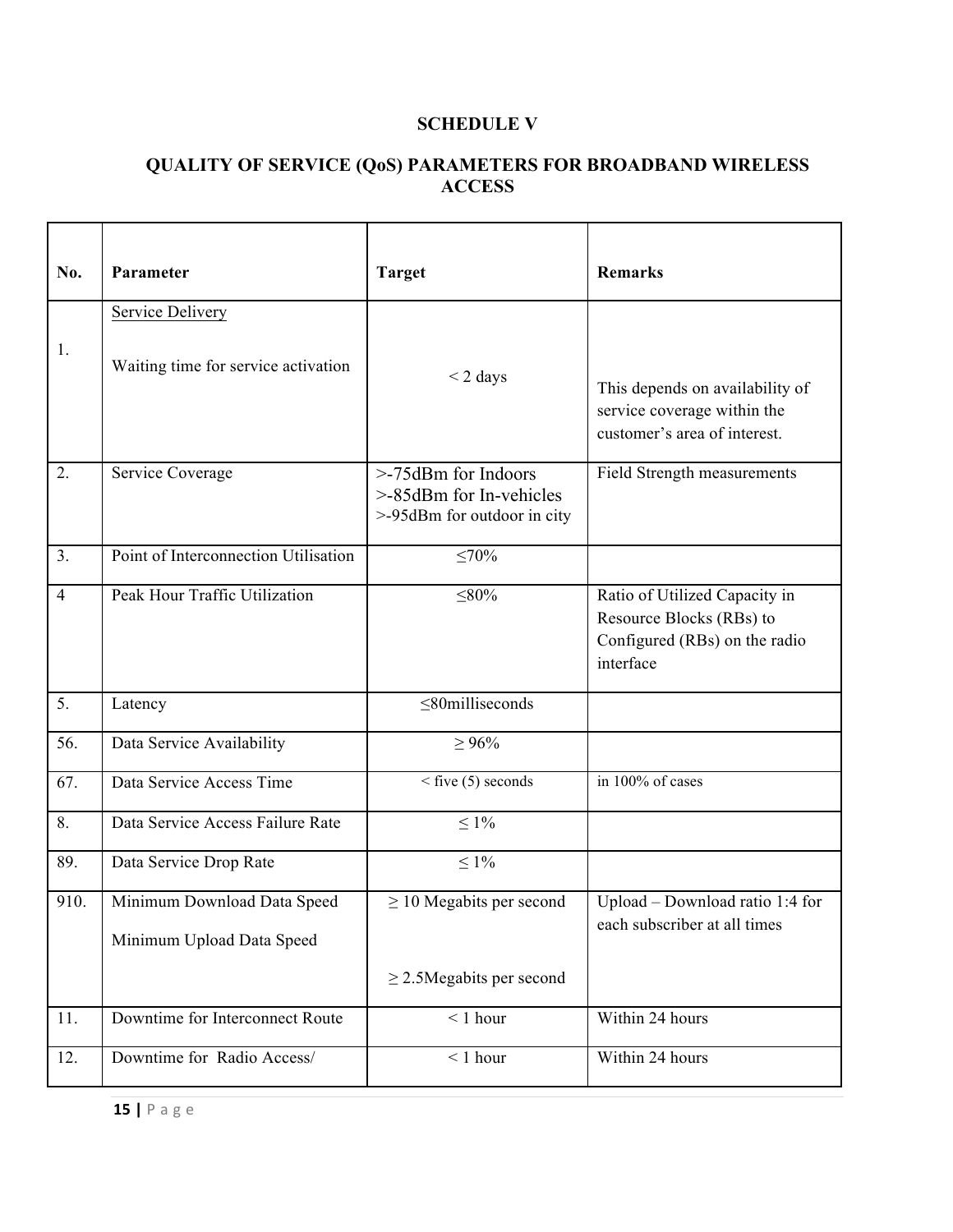|                   | Mean Time To Repair (MTTR)                      |                                                |                                                                                                                    |
|-------------------|-------------------------------------------------|------------------------------------------------|--------------------------------------------------------------------------------------------------------------------|
| 13.               | Voice Call Setup Time                           | $\le$ Ten (10) seconds                         | in 100% of cases                                                                                                   |
| $\overline{14}$ . | <b>Call Connect Failure Rate</b>                | $\leq 1\%$                                     |                                                                                                                    |
| 15.               | Voice and /or Video Mean Opinion<br>Score (MOS) | > 3.5                                          | <b>ITU-International</b><br>Telecommunications Union (ITU-<br>T Recommendation POLQA<br>rating $1$ to 5            |
| 16.               | SMS / MMS delivery success                      | $> 99\%$                                       | Number of SMS/MMS to<br>recipients delivered x 100<br><b>Total Number of SMS/MMS</b><br>received at Service Center |
| 17.               | SMS/MMS delivery time                           | $\leq$ Five (5) seconds                        | Time of Service delivered to<br>destination number-Time of<br>service sent from originating<br>number              |
| 18.               | Voice calls                                     | Accurate charging                              | Per second charging                                                                                                |
| 19.               | Messaging                                       | Accurate charging                              | Message Length of 160 characters                                                                                   |
| 20.               | <b>Internet Services</b>                        | <b>Accurate Charging</b>                       | QoS charging<br><b>Volume Charging</b><br>Time Charging                                                            |
| 21.               | Interactive Voice Response(IVR)                 | $\leq$ Fifteen (15) seconds                    | Duration of announcement of the<br>entire IVR options before a<br>customer can make a choice.                      |
| 22.               | <b>Call Centre Operator Response</b>            | $\le$ Thirty (30) seconds                      | Duration of waiting after the<br>option to a Customer Care<br>Assistant has been chosen by the<br>Customer.        |
| 23.               | Calls to Customer Service Call<br>Centre        | $> 95\%$ of the calls should be<br>successful. |                                                                                                                    |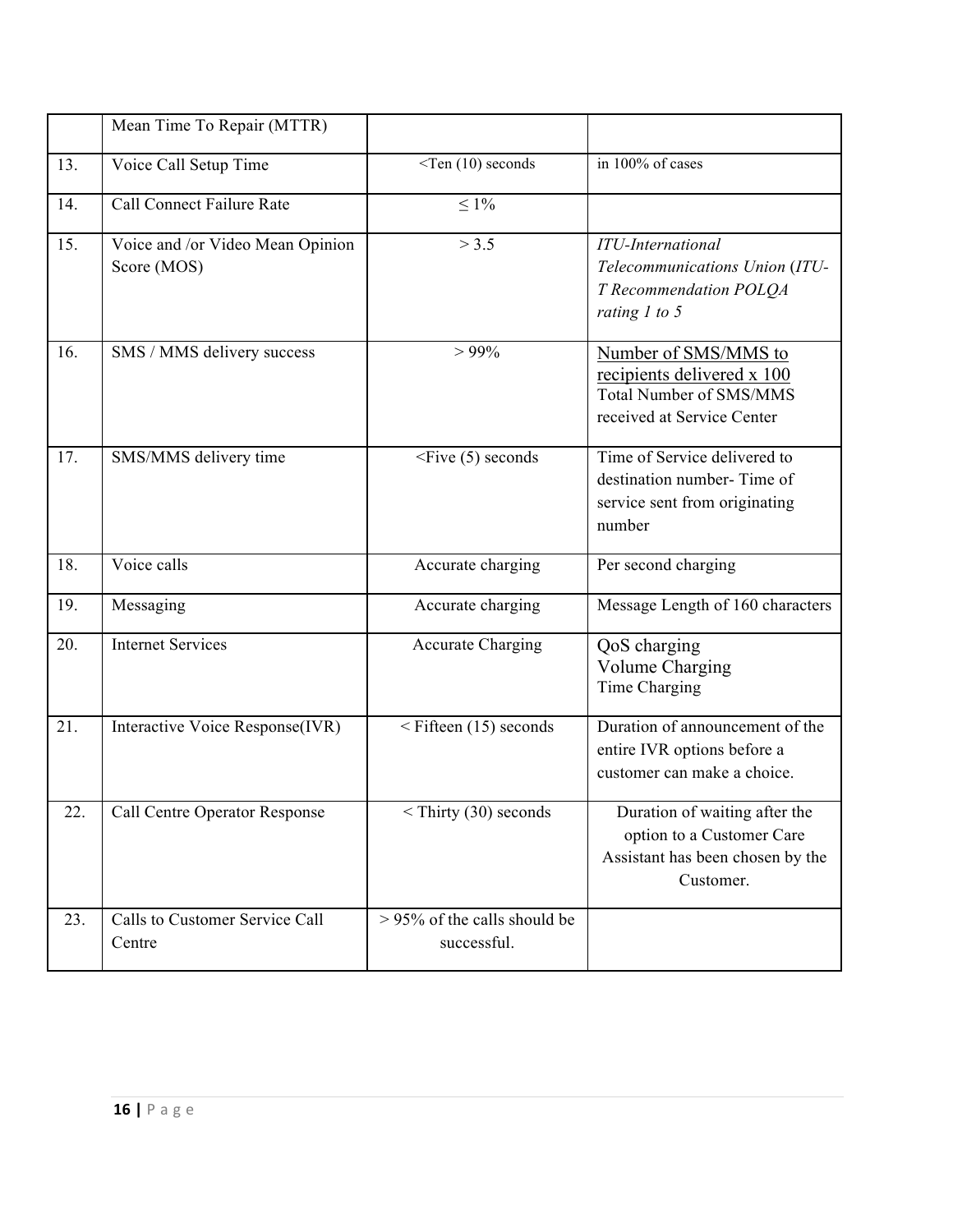#### **CUSTOMER SATISFACTION ATTRIBUTES**

The performance of the Broadband Wireless Access Providers in respect of the following Quality of Service benchmarks shall be subject to periodic assessment by the Authority through customer satisfaction surveys, which may be conducted by the Authority either through its own officers or employees or through any agency appointed by it.

| <b>Functional Attribute</b>                                      | <b>Benchmark</b> |
|------------------------------------------------------------------|------------------|
|                                                                  |                  |
| Customer satisfaction on overall quality of service              | $>90\%$          |
| Percentage of customers satisfied with the provision of service. | $>90\%$          |
| Percentage of customers satisfied with the network availability. | $>90\%$          |
| Percentage of customers satisfied with reliability               | $>90\%$          |
| Percentage of customers satisfied with the billing performance   | $>90\%$          |
| Percentage of customers satisfied with help/enquiry services     | $>90\%$          |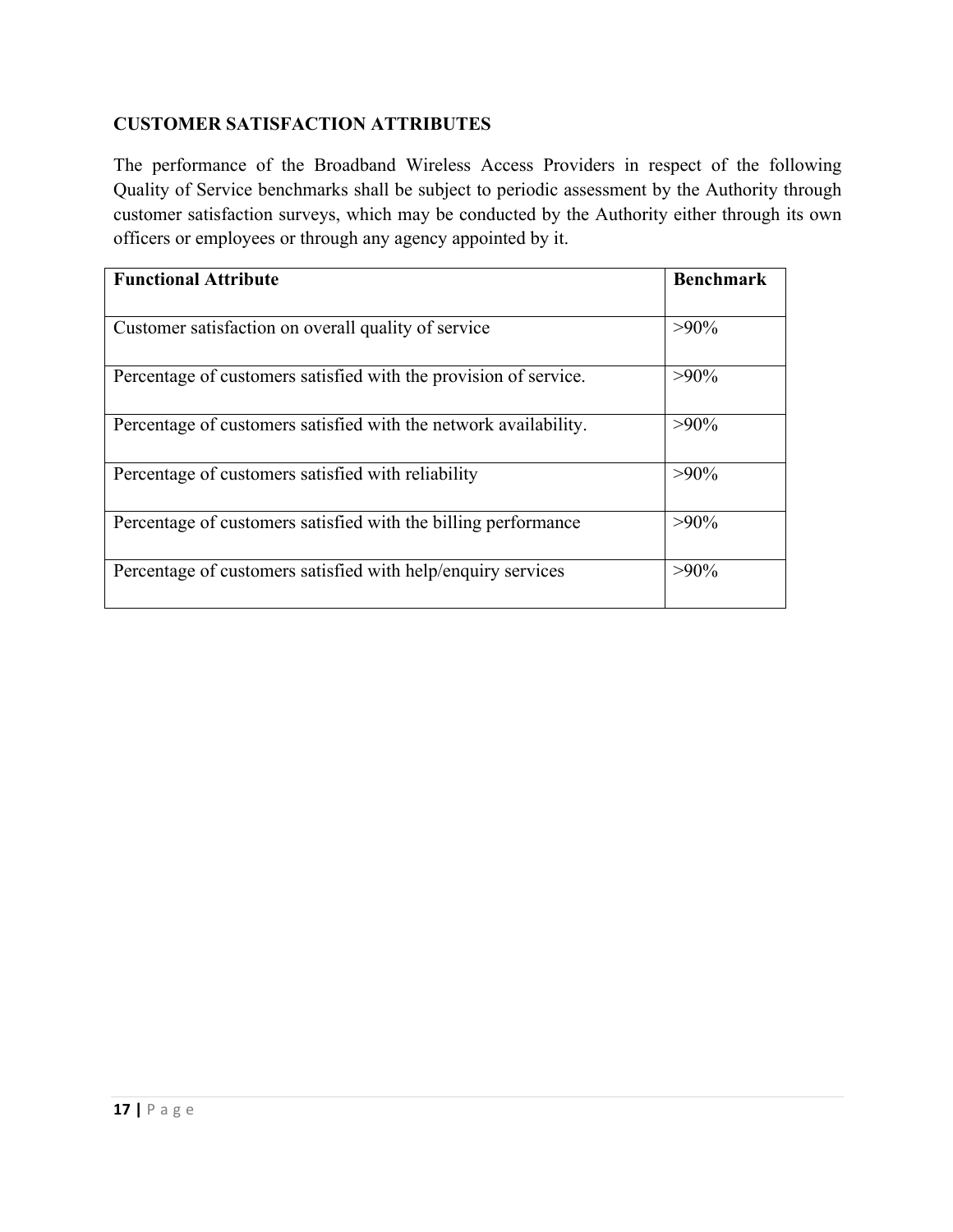### **SCHEDULE VI**

### **SANCTIONS ON DEFAULT ON QUALITY OF SERVICE COMPLIANCE**

| $\bf{N0}$      | <b>Parameter Name</b>                                | <b>Sanction</b>                                           | <b>Amount (Ghana Cedis)</b>                                                                |
|----------------|------------------------------------------------------|-----------------------------------------------------------|--------------------------------------------------------------------------------------------|
| 1              | <b>Interconnection Route</b><br>Utilization          | Directive to<br>expand capacity<br>within 3 months        | Gh50,000 per day after 3 months on<br>default of Operator(s) responsible for<br>delay      |
| $\overline{2}$ | Time To Repair (TTR)<br><b>Interconnection Route</b> | Compensation                                              | Gh50,000 per hour to be paid by<br>defaulting Operator to the other<br>interconnect party. |
| 3              | <b>SDCCH</b> Congestion                              | Fine                                                      | Gh50,000 per hour per locality to be<br>paid by defaulting Operator to<br>Authority        |
| 4              | <b>Call Connection Success</b><br>Rate               | Fine                                                      | Gh50,000 per hour per locality to be<br>paid by defaulting Operator to<br>Authority        |
| 5              | Call Drop Rate                                       | Fine                                                      | Gh50,000 per hour per locality to be<br>paid by defaulting Operator to<br>Authority        |
| 6              | Voice Service Access Delay                           | Fine                                                      | Gh50,000 per hour per locality to be<br>paid by defaulting Operator to<br>Authority        |
| $\tau$         | Downtime for Cell (Site)                             | Announcements to<br>affected locality<br>after first hour | Gh50,000 per hour after four $(4)$<br>hours to be paid                                     |
| 8              | Data Service Availability                            | Fine                                                      | Gh50,000 per hour per locality to be<br>paid by defaulting Operator to<br>Authority        |
| 9              | Data Service Utilization                             | Directive to<br>expand capacity<br>within 3 months        | Gh50,000 per day after 3 months on<br>default of Operator(s) responsible for<br>delay      |
| 10             | Data Service Access Time                             | Fine                                                      | Gh50,000 per hour per locality to be<br>paid by defaulting Operator to<br>Authority        |